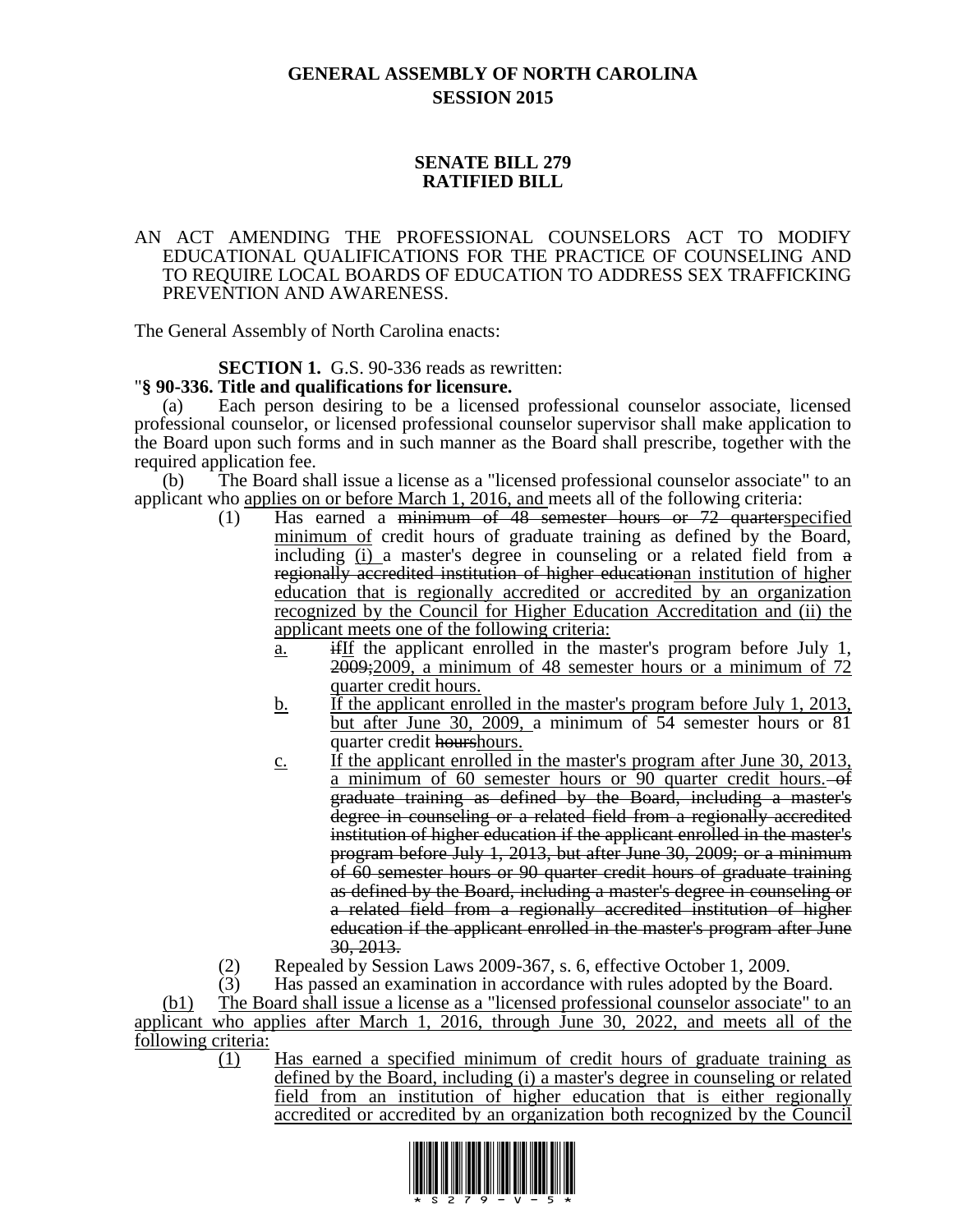for Higher Education Accreditation and accredited by the Council for Accreditation of Counseling and Related Educational Programs and (ii) the applicant meets one of the following criteria:

- a. If the applicant enrolled in the master's program before July 1, 2009, a minimum of 48 semester hours or a minimum of 72 quarter credit hours.
- b. If the applicant enrolled in the master's program before July 1, 2013, but after June 30, 2009, a minimum of 54 semester hours or 81 quarter credit hours.
- $\frac{\dot{c}}{\dot{c}}$  if the applicant enrolled in the master's program after June 30, 2013, a minimum of 60 semester hours or 90 quarter credit hours.
- (2) Has passed an examination in accordance with rules adopted by the Board.

(b2) The Board shall issue a license as a "licensed professional counselor associate" to an applicant who applies on or after July 1, 2022, and meets all of the following criteria:

- (1) Has earned a minimum of 60 semester hours or 90 quarter hours of graduate training as defined by the Board, including a master's degree in counseling or related field from an institution of higher education that is accredited by the Council for Accreditation of Counseling and Related Educational Programs.
- (2) Has passed an examination in accordance with rules adopted by the Board.

(c) The Board shall issue a license as a "licensed professional counselor" to an applicant who meets all of the following criteria:

- (1) Has met all of the requirements under subsection  $(b)$ subsection (b), (b1), or (b2) of this section.section, as applicable.
- (2) Has completed a minimum of 3,000 hours of supervised professional practice as determined by the Board.

(d) A licensed professional counselor may apply to the Board for recognition as a "licensed professional counselor supervisor" and receive the credential "licensed professional counselor supervisor" upon meeting all of the following criteria:

- (1) Has met all of the requirements under subsection (c) of this section.
- (2) Has one of the following:
	- a. At least five years of full-time licensed professional counseling experience, including a minimum of 2,500 hours of direct client contact;
	- b. At least eight years of part-time licensed professional counseling experience, including a minimum of 2,500 hours of direct client contact; or
	- c. A combination of full-time and part-time professional counseling experience, including a minimum of 2,500 hours of direct client contact as determined by the Board.
- (3) Has completed minimum education requirements in clinical supervision as approved by the Board.
- (4) Has an active license in good standing as a licensed professional counselor approved by the Board."

**SECTION** 2. G.S. 90-345 $(a)(1)$  reads as rewritten:

 $\binom{m}{1}$  Applicant. – A person applying for licensure as a licensed professional counselor associate pursuant to  $G.S. 90-336(b)G.S. 90-336(b), 90-336(b1),$ or 90-336(b2) or licensed professional counselor pursuant to G.S.  $90-336(c)$ ."

**SECTION 3.** G.S. 115C-81(e1)(4) reads as rewritten:

- "(4) Each local school administrative unit shall provide a reproductive health and safety education program commencing in the seventh grade that includes the following instruction:
	- a. Teaches that abstinence from sexual activity outside of marriage is the expected standard for all school-age children.
	- b. Presents techniques and strategies to deal with peer pressure and offering positive reinforcement.
	- c. Presents reasons, skills, and strategies for remaining or becoming abstinent from sexual activity.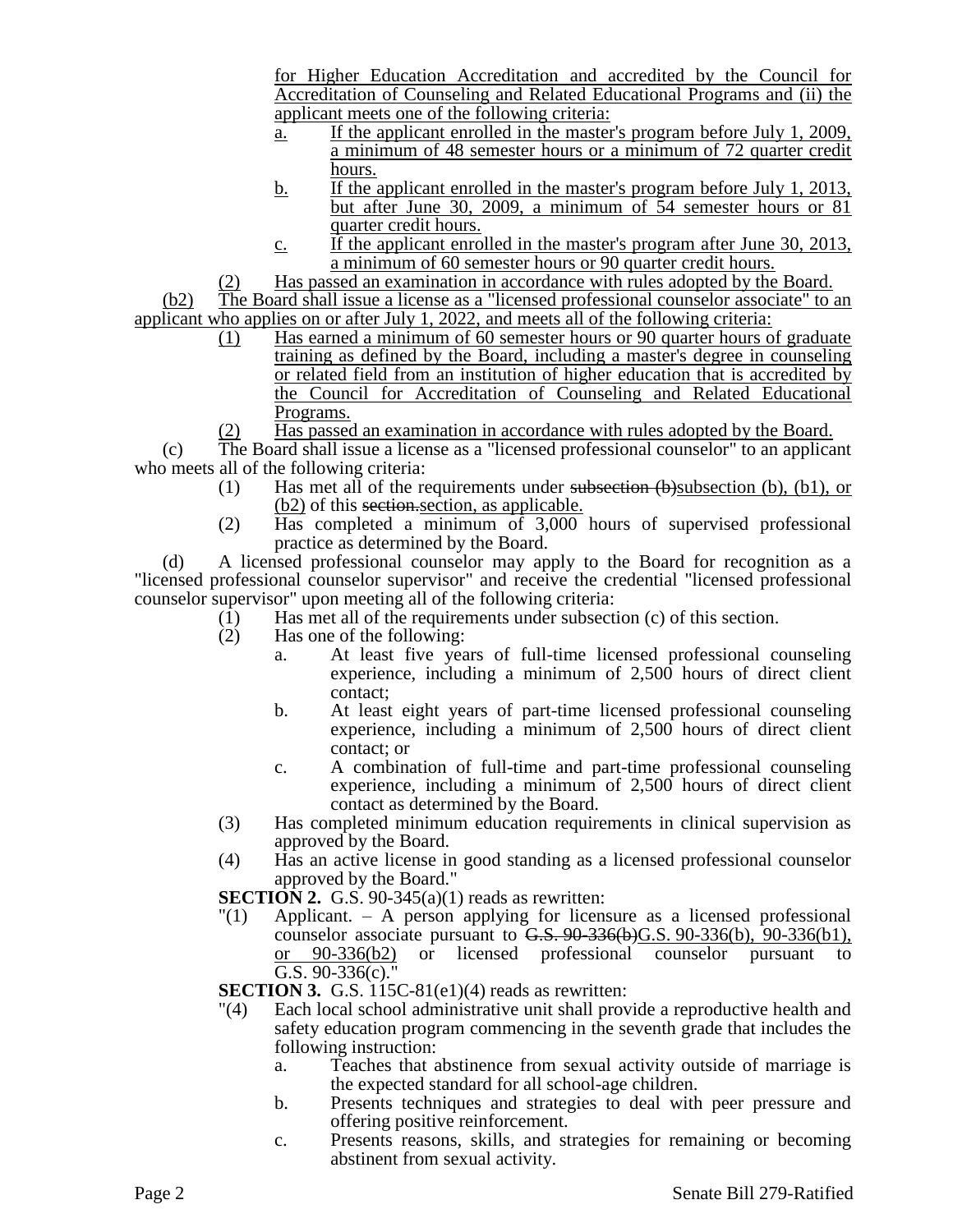- d. Teaches that abstinence from sexual activity is the only certain means of avoiding out-of-wedlock pregnancy, sexually transmitted diseases when transmitted through sexual contact, including HIV/AIDS, and other associated health and emotional problems.
- e. Teaches that a mutually faithful monogamous heterosexual relationship in the context of marriage is the best lifelong means of avoiding sexually transmitted diseases, including HIV/AIDS.
- f. Teaches the positive benefits of abstinence until marriage and the risks of premarital sexual activity.
- g. Provides opportunities that allow for interaction between the parent or legal guardian and the student.
- h. Provides factually accurate biological or pathological information that is related to the human reproductive system.
- i. Teaches about the preventable risks for preterm birth in subsequent pregnancies, including induced abortion, smoking, alcohol consumption, the use of illicit drugs, and inadequate prenatal care.

Materials used in this instruction shall be age appropriate for use with students. Information conveyed during the instruction shall be objective and based upon scientific research that is peer reviewed and accepted by professionals and credentialed experts in the field fields of any of the following: sexual health education.education, adolescent psychology, behavioral counseling, medicine, human anatomy, biology, ethics, or health education."

**SECTION 4.** G.S. 115C-81(e1)(4a) reads as rewritten:

- "(4a) Each local school administrative unit shall also include as part of the instruction required under subdivision (4) of this subsection the following instruction:
	- a. Teaches about sexually transmitted diseases. Instruction shall include how sexually transmitted diseases are and are not transmitted, the effectiveness and safety of all federal Food and Drug Administration (FDA)-approved methods of reducing the risk of contracting sexually transmitted diseases, and information on local resources for testing and medical care for sexually transmitted diseases. Instruction shall include the rates of infection among pre-teen and teens of each known sexually transmitted disease and the effects of contracting each sexually transmitted disease. In particular, the instruction shall include information about the effects of contracting the Human Papilloma Virus, including sterility and cervical cancer.
	- b. Teaches about the effectiveness and safety of all FDA-approved contraceptive methods in preventing pregnancy.
	- c. Teaches awareness of sexual assault, sexual abuse, and risk reduction. The instruction and materials shall:
		- 1. Focus on healthy relationships.<br>2. Teach students what constitute
		- 2. Teach students what constitutes sexual assault and sexual abuse, the causes of those behaviors, and risk reduction.
		- 3. Inform students about resources and reporting procedures if they experience sexual assault or sexual abuse.
		- 4. Examine common misconceptions and stereotypes about sexual assault and sexual abuse.
	- d. Teaches about sex trafficking prevention and awareness. Each local school administrative unit shall:
		- 1. Collaborate with a diverse group of outside consultants where practical, including law enforcement with expertise in sex trafficking prevention education, to address the threats of sex trafficking.
		- 2. Collaborate with a diverse group of outside consultants, including law enforcement with expertise in sex trafficking, on a referral protocol for high-risk pupils and minors.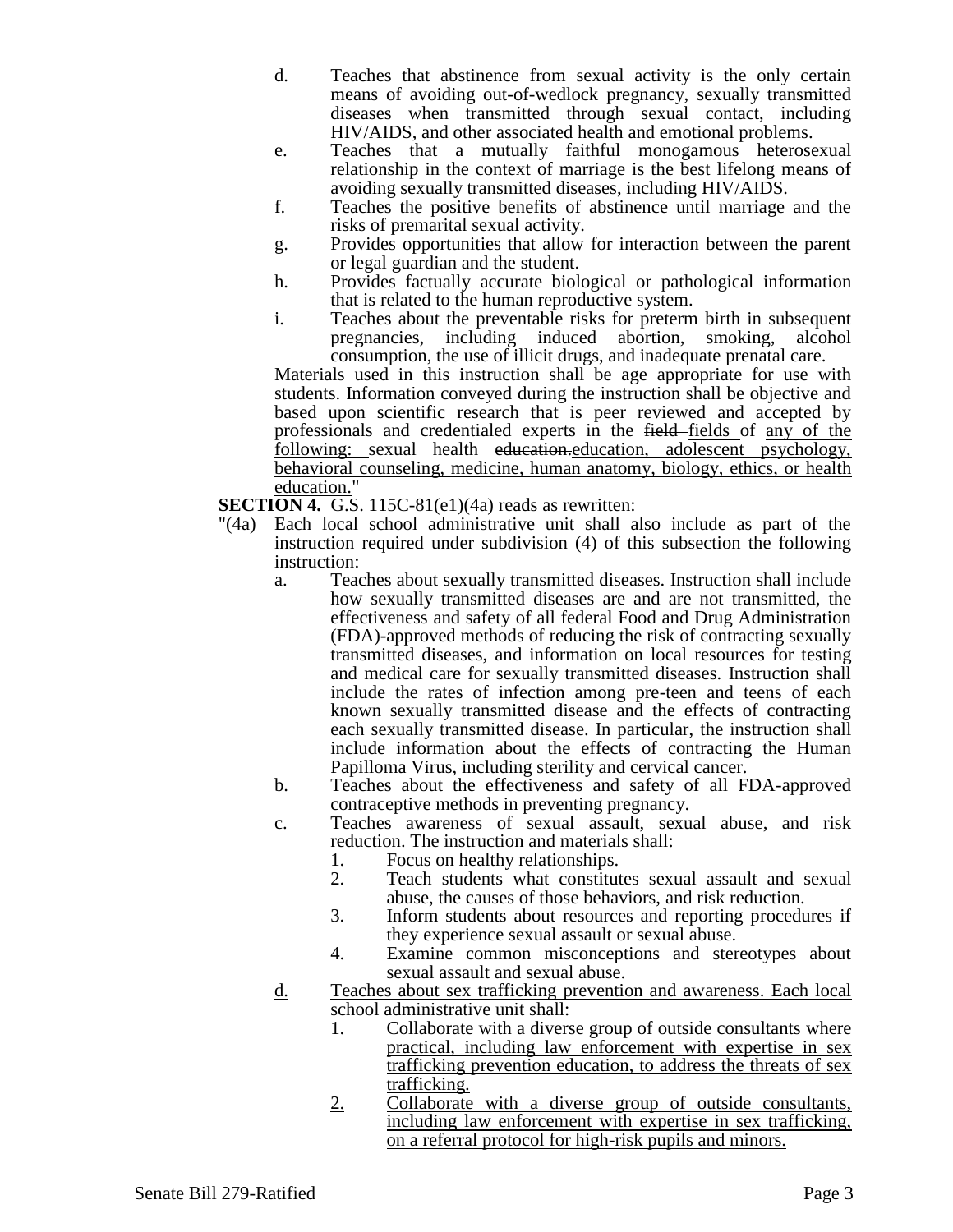Materials used in this instruction shall be age appropriate for use with students. Information conveyed during the instruction shall be objective and based upon scientific research that is peer reviewed and accepted by professionals and credentialed experts in the field of sexual health education. Law enforcement agencies, criminal justice agencies, and nongovernmental organizations with expertise in sex trafficking prevention and awareness may also provide materials and information. Each local board of education shall adopt a policy and provide a mechanism to allow a parent or a guardian to withdraw his or her child from instruction required under this subdivision."

**SECTION 5.** G.S.  $115C-81(e1)(4a)$ , as amended by Section 4 of this act, reads as

rewritten:

- "(4a) Each local school administrative unit shall also include as part of the instruction required under subdivision (4) of this subsection the following instruction:
	- a. Teaches about sexually transmitted diseases. Instruction shall include how sexually transmitted diseases are and are not transmitted, the effectiveness and safety of all federal Food and Drug Administration (FDA)-approved methods of reducing the risk of contracting sexually transmitted diseases, and information on local resources for testing and medical care for sexually transmitted diseases. Instruction shall include the rates of infection among pre-teen and teens of each known sexually transmitted disease and the effects of contracting each sexually transmitted disease. In particular, the instruction shall include information about the effects of contracting the Human Papilloma Virus, including sterility and cervical cancer.
	- b. Teaches about the effectiveness and safety of all FDA-approved contraceptive methods in preventing pregnancy.
	- c. Teaches awareness of sexual assault, sexual abuse, and risk reduction. The instruction and materials shall:
		- 1. Focus on healthy relationships.
		- 2. Teach students what constitutes sexual assault and sexual abuse, the causes of those behaviors, and risk reduction.
		- 3. Inform students about resources and reporting procedures if they experience sexual assault or sexual abuse.
		- 4. Examine common misconceptions and stereotypes about sexual assault and sexual abuse.
	- d. Teaches about sex trafficking prevention and awareness. Each local school administrative unit shall:
		- 1. Collaborate with outside consultants, including law enforcement with expertise in sex trafficking prevention education, to address the threats of sex trafficking.
		- 2. Collaborate with outside consultants, including law enforcement with expertise in sex trafficking, on a referral protocol for high-risk pupils and minors.

Materials used in this instruction shall be age appropriate for use with students. Information conveyed during the instruction shall be objective and based upon scientific research that is peer reviewed and accepted by professionals and credentialed experts in the field-fields of any of the following: sexual health education.education, adolescent psychology, behavioral counseling, medicine, human anatomy, biology, ethics, or health education. Law enforcement agencies, criminal justice agencies, and nongovernmental organizations with expertise in sex trafficking prevention and awareness may also provide materials and information. Each local board of education shall adopt a policy and provide a mechanism to allow a parent or a guardian to withdraw his or her child from instruction required under this subdivision."